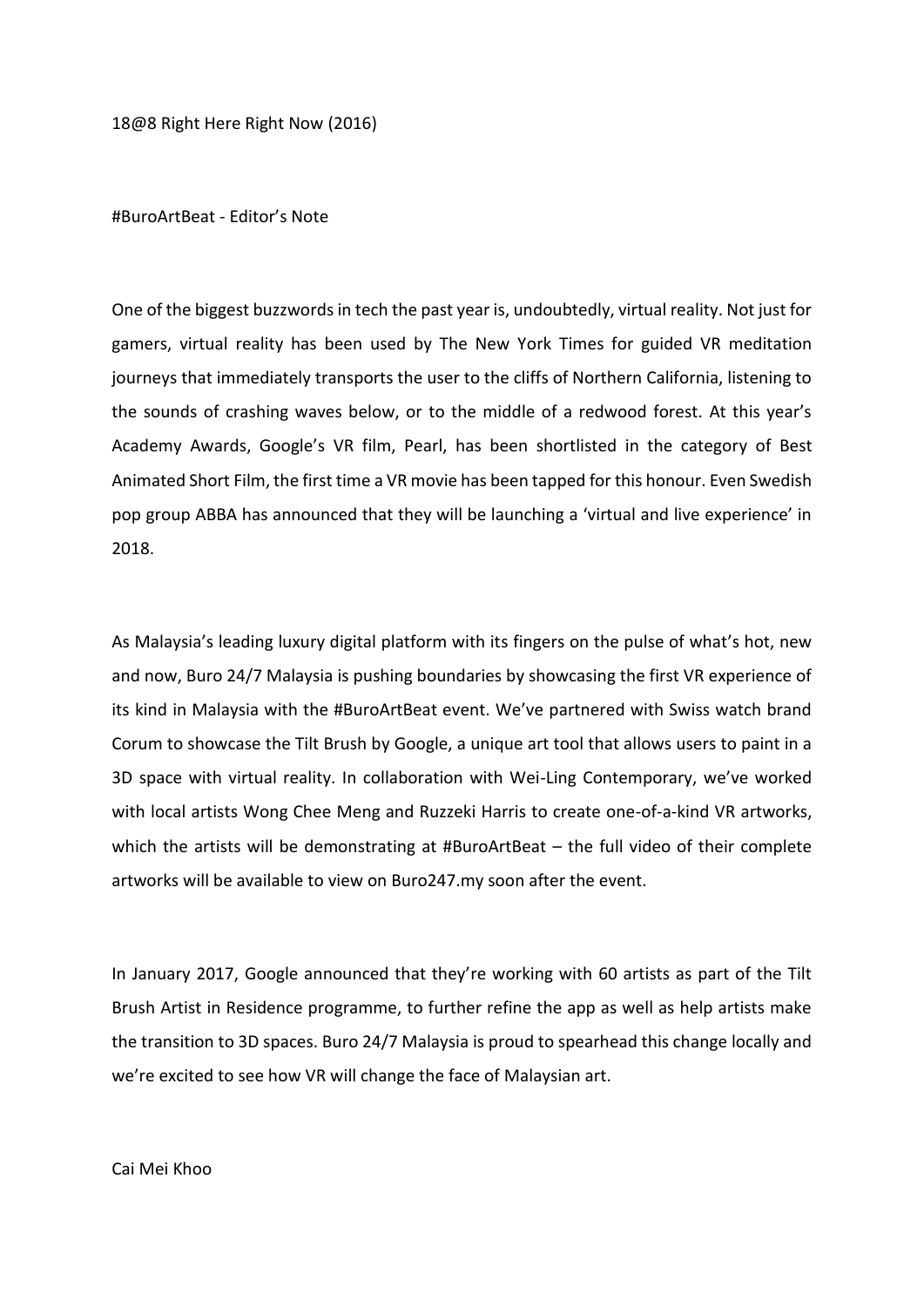Editor-in-Chief, Buro 24/7 Malaysia

www.Buro247.my

IG: @buro247malaysia

In the first ever virtual reality exhibition of its kind in Malaysia, Buro 24/7 Malaysia is excited to partner Swiss luxury watch brand, Corum, to showcase the Tilt Brush by Google. Dubbed #BuroArtBeat, the unique project explores the endless possibilities of an immersive art world where the artist's creative expression takes on an interactive and out-of-thebox form, seemingly with a life of its own.

\_\_\_\_\_\_\_\_\_\_\_\_\_\_\_\_\_\_\_\_\_\_\_\_\_\_\_\_\_\_\_\_\_\_\_\_\_\_\_\_\_\_\_\_\_\_\_\_\_\_\_\_\_\_\_\_\_\_\_\_\_\_\_\_\_\_\_\_\_\_\_\_\_\_\_

Working with Wei-Ling Gallery, Buro 24/7 Malaysia commissioned two local artists, Wong Chee Meng and Ruzzeki Harris to create an art piece each using the Tilt Brush by Google. The challenge for each artist is to push boundaries beyond the confines of common mediums used. The sophisticated tool and virtual reality app allow the artists to paint from a fresh perspective on a three dimensional canvas. They will be able to fully immerse themselves in a 3D experience where they can step around, in and through their paintings while building layers to their artwork. The virtual reality space also allows them to use otherwise impossible materials like fire, stars or snowflakes in their work.

In conjunction with the #BuroArtBeat VR experience, 11 local artists have each been given a glass bubble to reinterpret, in a tribute to Corum's Bubble watch. Released in 2000, the Corum Bubble watch has a unique wrist presence with its dome-shaped sapphire crystal and youthful design appeal. The artists were given free reign to put their creative spin on the bubbleshaped glass based on the theme of 'Craft Your Dreams'. The works of these 11 artists will be showcased and auctioned off during the #BuroArtBeat event to raise funds for the SPCA.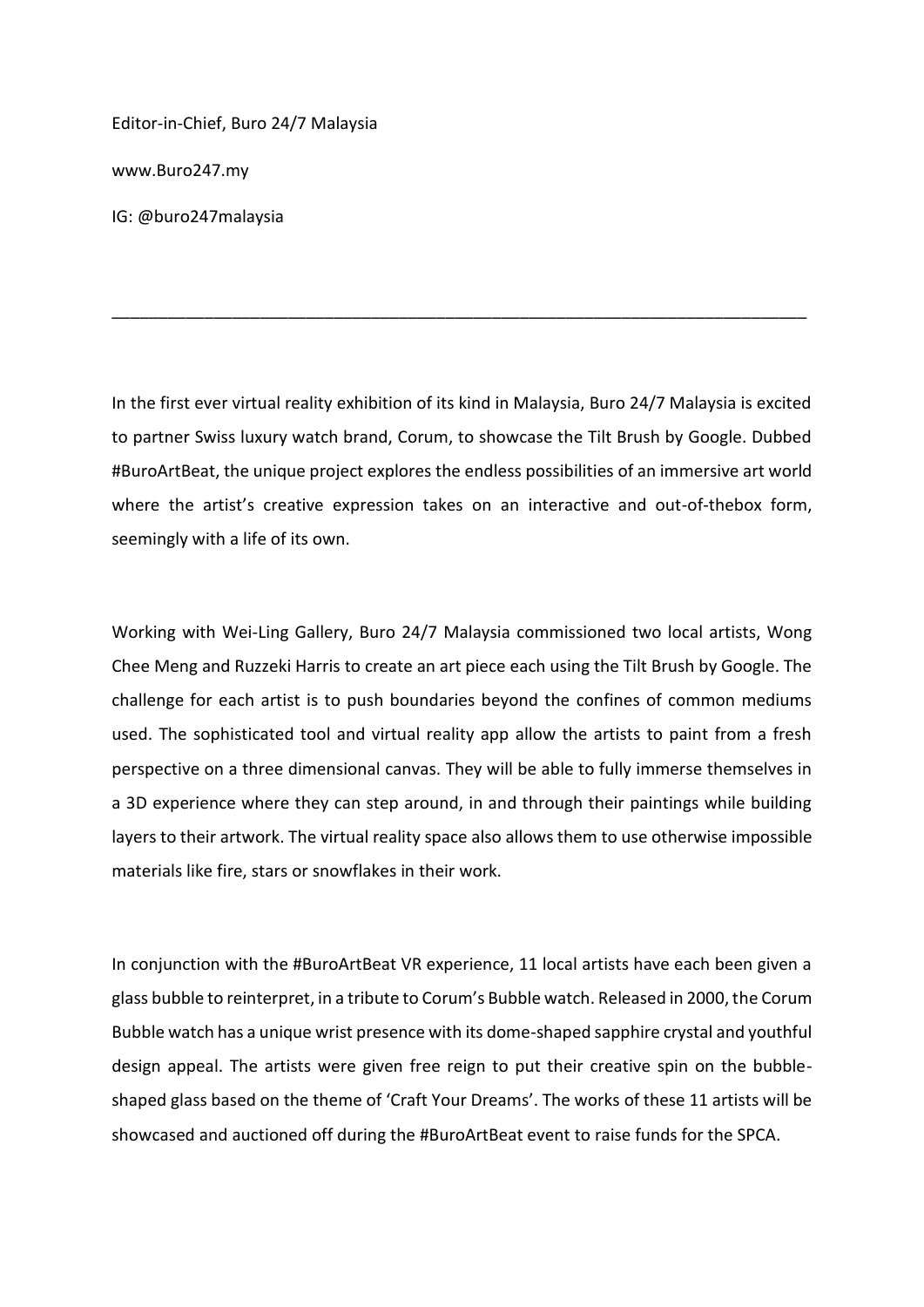Right Here! Right Now!

Once again, Wei-Ling Gallery's annual 18@8 exhibition is back, kicking off the start of 2017. The exhibition has a long and meaningful history to the gallery, its first edition being the debut of Wei-Ling Gallery's space in Brickfields in 2005. This year's edition, titled 18@8 RIGHT HERE! RIGHT NOW! calls for 11 artists to look within to come up with a work which is more introspective, and perhaps a true reflection of who they are today and what their work stands for now – in the times that we are living in.

The 11 artists have also each been given a glass bubble, to reinterpret, in a tribute to the Corum Bubble watch with the theme, 'Craft Your dreams' The glass bubbles, will then be auctioned off to benefit a charity. Two artists; Ruzzeki Harris and Wong Chee Meng have also been invited to partake in a live performance in collaboration with Google, to launch the Google Tilt Brush in Malaysia. The performance includes the use of the Tilt Brush – a new virtual reality app that allows the user to paint in three dimensions on a digital platform.

As we talk about the current events of today, many questions come to mind. According to Steven Pinker's book 'The Better Angels of Our Nature: Why Violence Has Declined', we are living in the most peaceful time in world history. Albeit, civil wars still being fought in Middleeastern and African countries, mass shootings across the United States, religious genocide in Myanmar, random terrorist acts around the world, human - trafficking across Asia, the bleak list just goes on and on. Of course, Steven Pinker's statement is backed up by hard true facts and comparisons between then and now; but should we really take his word for it, or should we as conscious human beings, really open our eyes, and look for ourselves at today's state of affairs? Have we learnt from our past mistakes or are we merely repeating history?

Ivan Lam's 'To Forgive' reflects on the horrors of World War II, that his grandmother had lived through; the Japanese invasion of Malaysia. It consists of a hand-sewn quilt by his grandmother, that was given to him at the age of 12. The work is visually simple, a quilt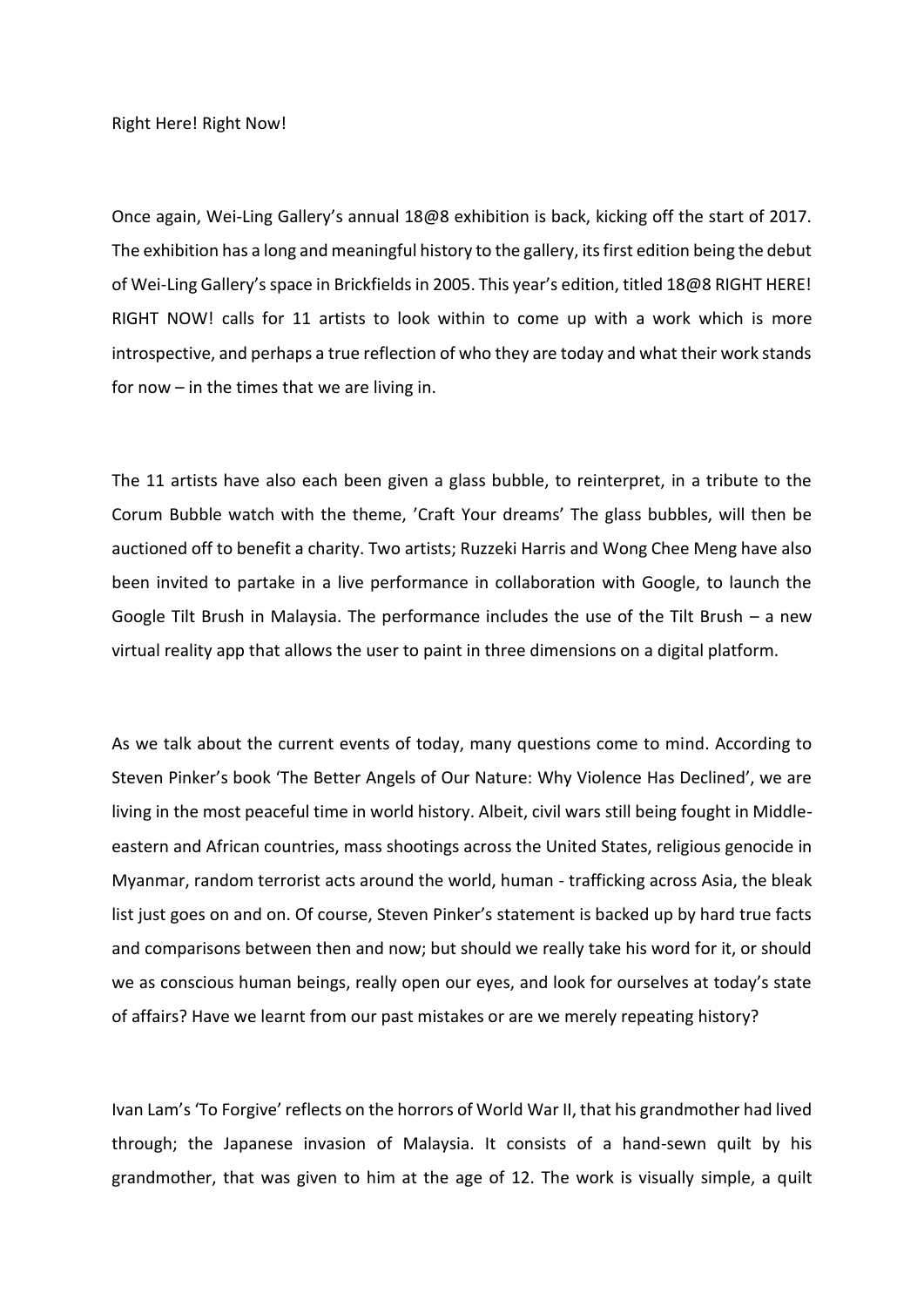wrapped around a board and encased in resin. On the lower half of the work, a cropped logo of the upcoming 2020 Tokyo Olympics serves as an ironic reflection of the past. "The axe forgets what the tree remembers", an African proverb lies across the top half of the work, in a tribute to his grandmother and the tribulations she faced having lived through a painful and ugly war. Although the proverb speaks of the past, it is still heavily applicable to the situation in many parts of world today, with many "axes" and "trees" still at work - as men, women and children are forced to flee their homes, due to forces beyond their control, not knowing what the future holds.

In a continuation of the displacement of people in the world due to crisis, Chong Kim Chiew's practice revolves around the mapping of people and their movement. In this series of work, the maps are a "tracing" of his travels throughout Malaysia. With his "Body and Border" series, Chong is taking the sense of identity in movement to a more literal and personal sense. As half and quarter human figures are seen with maps painted on them. For the artist, our body itself is a secret, complex and overlapping map; our blood vessels pose as a mental note that our movement resembles a slim-flowing river, an endless migration. From the beginning of our birth to our untimely death, we (our body) move and migrate to different places. The residue of this movement is what the element of complexity and overlapping becomes.

Choy Chun Wei, on the other hand, seeks a different sense of identity through his complex collage constructions. In many parts of the world, Asia in particular, an introduction, is most often done so with a name card. Hence, the job depicted on your name card then becomes your immediate and associated identity and existence. Choy binds together a collection of name cards from his travels. He seeks to bring a reflected perspective on contemporary human existence, specifically the commodification process that is currently taking place in today's society. A bricolage of identities, yet ones that are only of surface value; communal intimacy is being lost amongst us. Instead, self-preservation seizes over through the physical existence of name cards.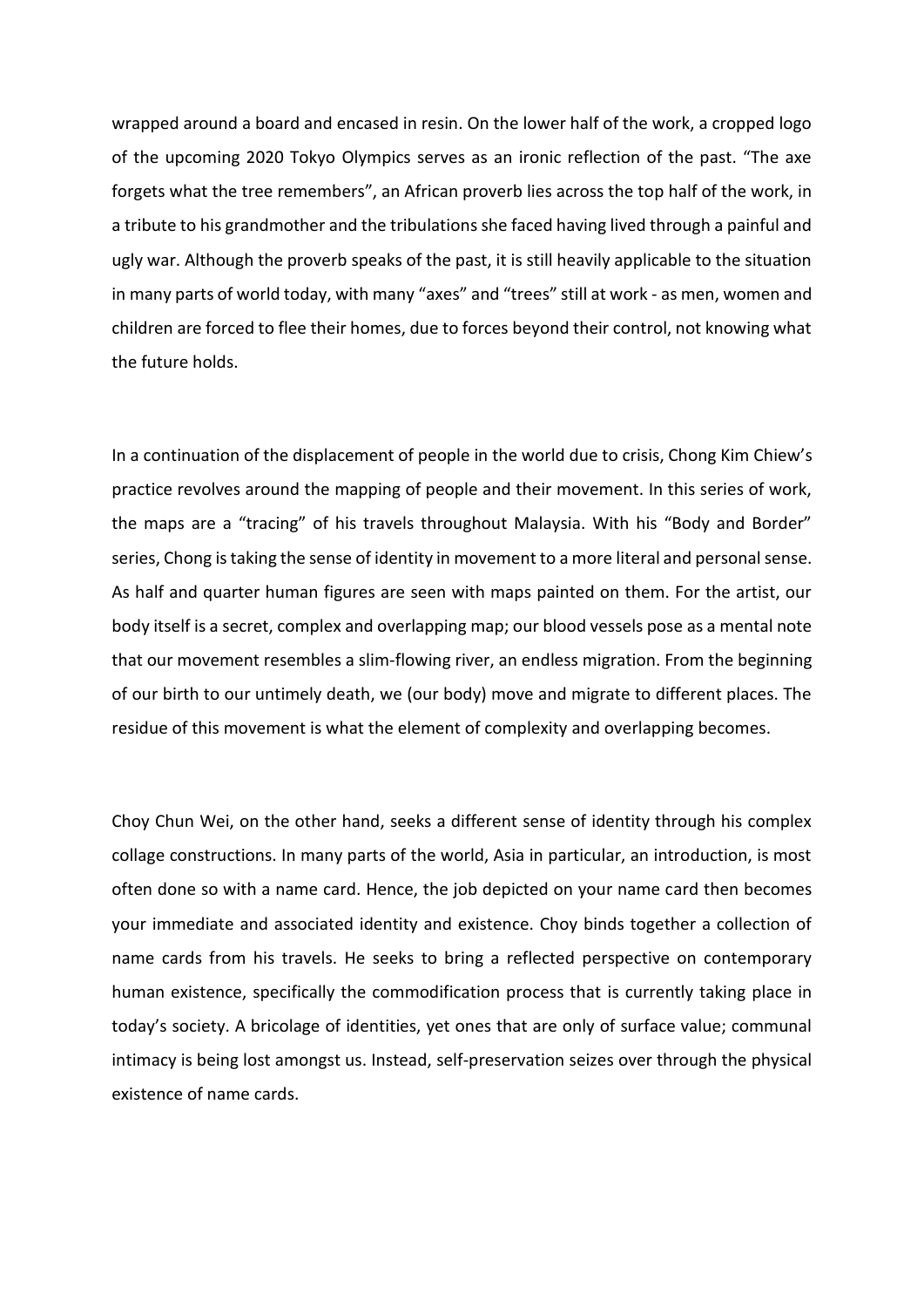According to psychology, the self is an assimilation of knowledge and experiences. Such is the case with Chin Kong Yee's 'Hamburg City Hall'. A painting that combines the East and West; Chin applies the techniques and mediums traditionally used in a Chinese ink painting, to a visual that is akin to an oil painting. The scene is a photograph he took while in Europe, it was then manipulated allowing him to have a clearer vision of his "altered reality", reminding him of the smells, sounds and sense of the place, which he then captures in his work. Chin's painting is a visual representation of opposing dualities that have been merged together through memory of time and place.

Opposing dualities is ever present in 'Collision' by Ruzzeki Harris. A diptych oil painting that depicts a pair of powdered wigs and boxing gloves. The boxing gloves are placed to simulate the wigs punching one another, engaging in a battle. 'Collision' looks at and questions judicial systems within Malaysia, where the judiciary is perhaps not as autonomous as it could be and is fighting against itself?'

'2 Pigs' and 'Ms. September' by Sean Lean, further questions the state of Malaysia today in the conflicts between a conservative Islamic nation and its positioning as a modern democratic society. '2 Pigs', a title that is quite literal, shows two pigs in the act of fornication, but with the back half of the pigs distorted and censored. A similar technique is applied to 'Ms. September', the title refers to a former 'Playboy Playmate of the Month'. The lady lays on her back, in a seductive pose, whilst her entire torso is distorted and censored as well. Sean questions the sensitivity of the issues and themes that those in power want to shun, pacify and punish if brought up. How does one say things that do not want to be heard, to circumnavigate censorship both legally and culturally? In this day and age, the ordinary and banal can be deemed controversial.

From a broad outlook at the state of affairs In the country, Cheng Yen Pheng turns her eye inwards in an observation of the Malaysian condition and proffering her solution to it. She offers an alternative. "No Colour" is a collage of black and white photographs, the only hints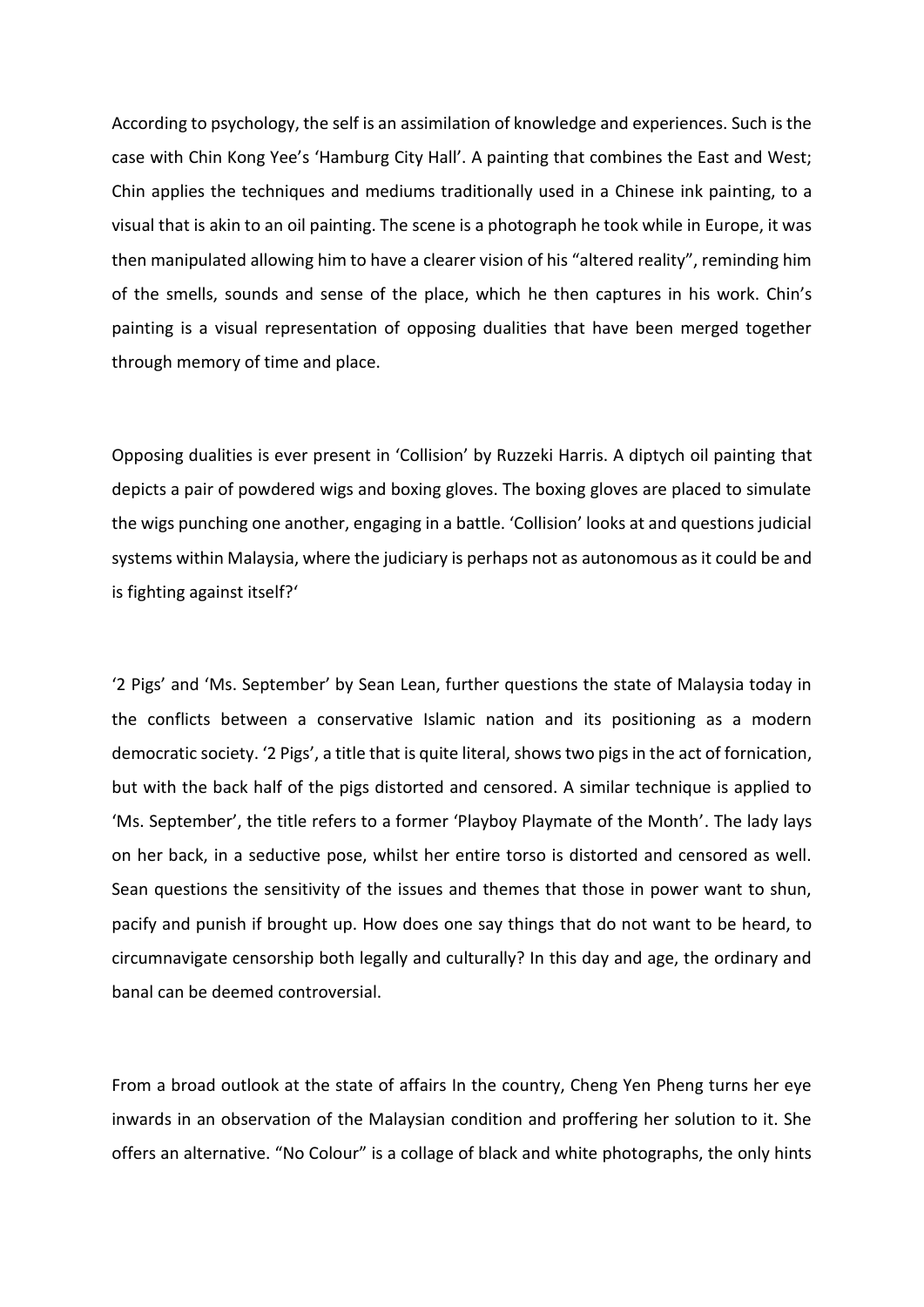of colour that can be seen are in the (innocent) drawings made by children, which have been stitched into the collage. The persons photographed - in spite of coming from different religious backgrounds and being of different ethnicities - all get along together. Cheng believes that the excessive movement of "colour" causes confusion, reasoning why she had eliminated all colour from the photographs. The collage is pinned onto a metal board, signifying the fragility of it all - one shift and everything collapses.

The fragility and breakdown of the environment is something which man is directly responsible for. Fauzan Omar's 'Welcoming July Till October' is a series of black and white paintings; a motif of leaves creating an intricate, overlapping composition. Fauzan seeks to create discourse on the ever changing landscape of today; raising questions on the secrets, darkness and emptiness caused by forest fires. The title refers to the four months, in which, the haze blitzes South East Asia each year.

Various groups and organizations offer individual – often conflicting – views on the origins of the fire, severity of the smoke and after effects, accusing assorted elements as being the root cause. Though the paintings are minimal in colour, they bear a substantial weight in meaning. Black assumes the role of the trees turning to ash and charcoal as they burn. White represents death, the colour of burial shrouds, a symbol of sparseness.

Conversely, Hamidi Hadi elevates us towards a more spiritual view of the environment and the space around us. Throughout his practice, Hamidi has often taken his inspiration from what nature has to offer. He explains that nature is something that is close to us, it surrounds us and we are living in its environment. 'Menakung di Muka Bumi I & II' is an expression of the existence of an artist in a single moment and space in time. It is a suggestion of the unity of senses, the awareness of the artist towards the changes and the laws of nature that become a part of life.